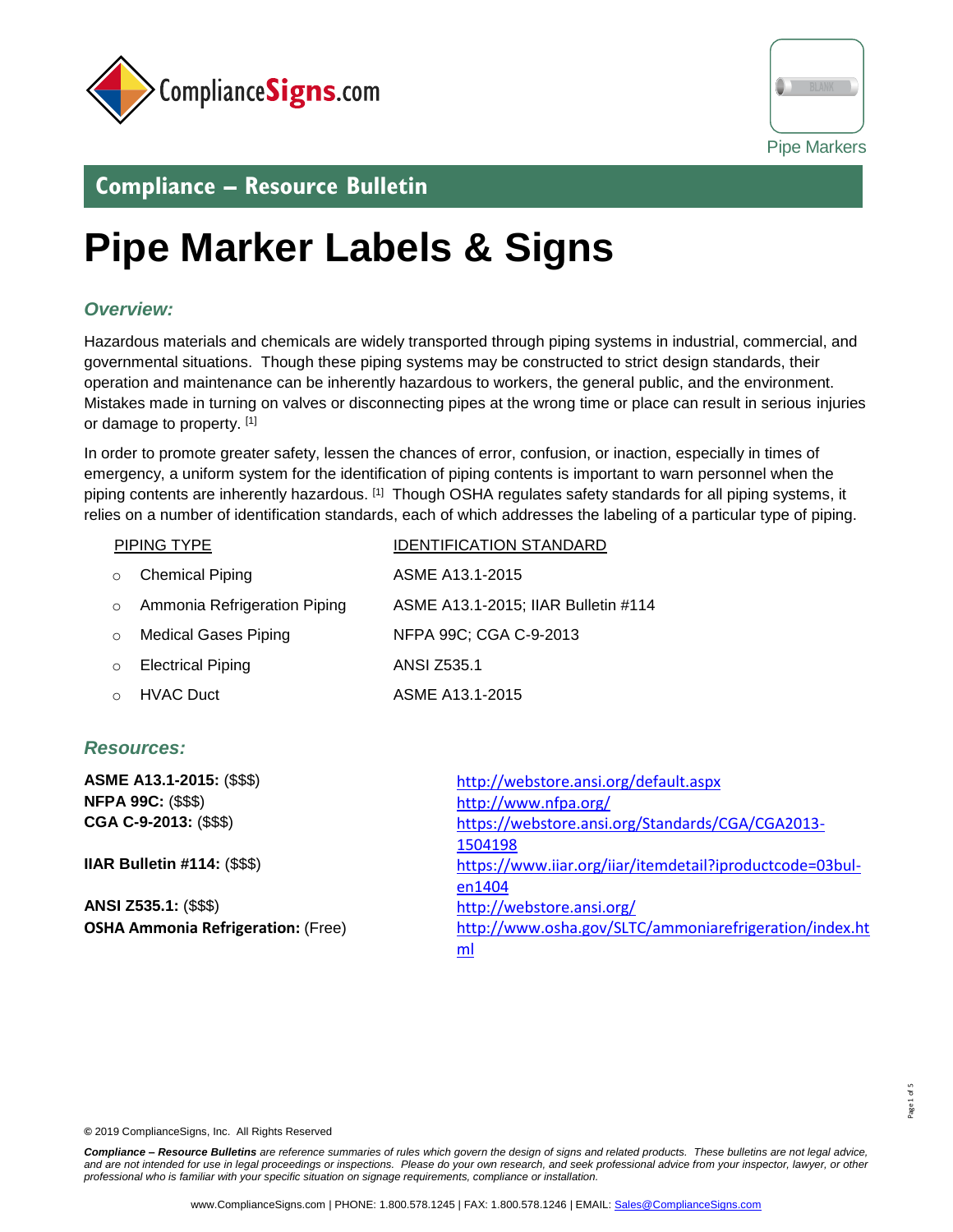



### **Compliance – Resource Bulletin**

### **(Pipe Marker Labels & Signs Continued)**

l

### *Design of Pipe Marker Labels & Signs:*

• *CHEMICAL PIPING LABELS:* The ASME A13.1 Scheme for the Identification of Piping Systems identifies the contents and hazards associated with piping containing hazardous materials. The standard is applicable to chemical piping systems found in industrial, commercial, and public facilities, but does not apply to buried pipelines or electrical conduits. Two identification components appear on each label identifying a chemical; legend and color. The legend is the name of the chemical within the pipe along with an arrow indicating the direction of flow. The color of the label indicates the characteristic hazards the chemical presents. The colors used comply with the ANSI Z535.1 Safety Color Code. The standard also stipulates the label size and placement for maximum visibility. (ASME A13.1.1-3) **(See graphic aid 1 below)**

| <b>Color Combinations</b> | <b>Standard</b><br><b>ASME A13.1-2015</b>         |  |  |
|---------------------------|---------------------------------------------------|--|--|
| <b>White on Red</b>       | Fire quenching fluids                             |  |  |
| <b>Black on Orange</b>    | Toxic and corrosive fluids                        |  |  |
| <b>Black on Yellow</b>    | Flammable and<br>oxidizing fluids                 |  |  |
| <b>White on Brown</b>     | Combustible fluids                                |  |  |
| <b>White on Green</b>     | Potable, cooling, boiler<br>feed, and other water |  |  |
| <b>White on Blue</b>      | Compressed air                                    |  |  |
| <b>White on Purple</b>    | User defined                                      |  |  |
| <b>Black on White</b>     | User defined                                      |  |  |
| <b>White on Gray</b>      | User defined                                      |  |  |
| <b>White on Black</b>     | User defined                                      |  |  |

#### *Graphic Aid 1*

**©** 2019 ComplianceSigns, Inc. All Rights Reserved

*Compliance – Resource Bulletins are reference summaries of rules which govern the design of signs and related products. These bulletins are not legal advice, and are not intended for use in legal proceedings or inspections. Please do your own research, and seek professional advice from your inspector, lawyer, or other professional who is familiar with your specific situation on signage requirements, compliance or installation.*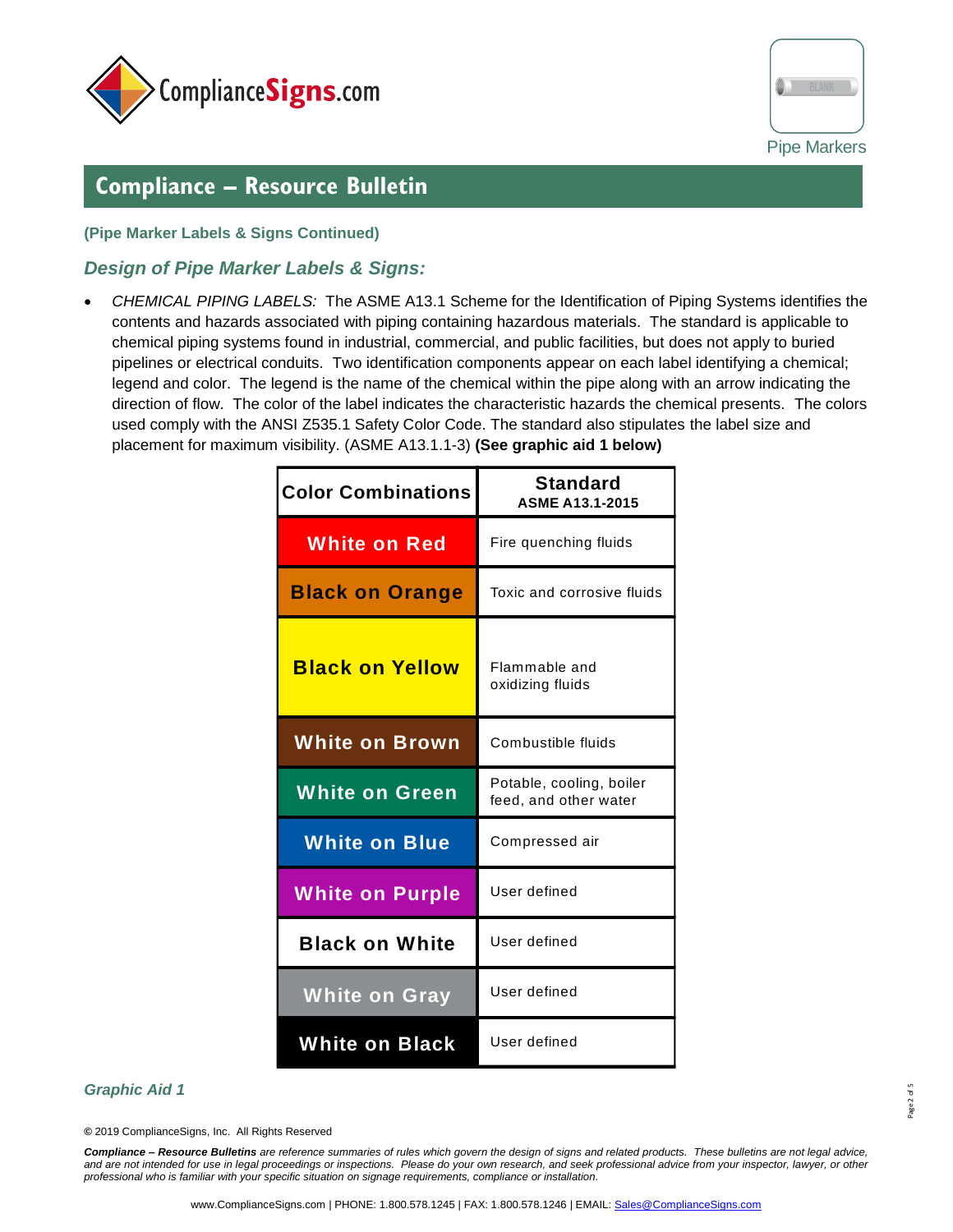

l



## **Compliance – Resource Bulletin**

### **(Pipe Marker Labels & Signs Continued)**

- *AMMONIA REFRIGERATION PIPING LABELS:* Guidelines for Identification of Ammonia Refrigeration (IIAR Bulletin 114) is the accepted standard for the labeling of ammonia piping systems. Though it adopts the size, legend and color components stipulated by ASME A13.1, it also defines additional components ammonia labels should display:
	- o Abbreviations indicating system components.
	- o Colored bands with legend indicating the physical state of the refrigerant: liquid, vapor, or both.
	- o A colored band with legend indicating the internal pipe pressure level. **(See graphic aid 2 below)**

| <b>1. AMMONIA PIPING ABBREVIATIONS</b><br>SEE BELOW  |   |        |                                         | <b>3. MARKER BODY</b>                               |  | <b>5. DIRECTIONAL</b><br><b>ARROWS</b> |  |  |
|------------------------------------------------------|---|--------|-----------------------------------------|-----------------------------------------------------|--|----------------------------------------|--|--|
| TSR                                                  | Q | A<br>P |                                         | <b>AMMONIA</b>                                      |  |                                        |  |  |
| <b>2. PHYSICAL STATE</b><br><b>4. PRESSURE LEVEL</b> |   |        |                                         |                                                     |  |                                        |  |  |
|                                                      |   |        | YELLOW = LIQUID(LIQ) BLUE = VAPOR (VAP) |                                                     |  | $GREFN = LOW$ RED = HIGH               |  |  |
| <b>BD=BOOSTER DISCHARGE</b>                          |   |        |                                         | <b>LD=LIQUID DRAIN</b>                              |  |                                        |  |  |
| <b>CD=CONDENSER DRAIN</b>                            |   |        |                                         | LIC=LIQUID INJECTION COOLING                        |  |                                        |  |  |
| <b>DC=DEFROST CONDENSATE</b>                         |   |        |                                         | <b>LSS=LOW STAGE SUCTION</b>                        |  |                                        |  |  |
| <b>EQ=EQUALIZER</b>                                  |   |        |                                         | <b>LT=LIQUID TRANSFER</b>                           |  |                                        |  |  |
| <b>ES=ECONOMIZER SUCTION</b>                         |   |        |                                         | <b>LTRL=LOW TEMPERATURE RECIRCULATED LIQUID</b>     |  |                                        |  |  |
| <b>FG=FOUL GAS</b>                                   |   |        |                                         | <b>LTRS=LOW TEMPERATURE RECIRCULATED SUCTION</b>    |  |                                        |  |  |
| <b>HG=HOT GAS</b>                                    |   |        |                                         | <b>LTS=LOW TEMPERATURE SUCTION</b>                  |  |                                        |  |  |
| <b>HGD=HOT GAS DEFROST</b>                           |   |        |                                         | MTRL=MEDIUM TEMPERATURE RECIRCULATED LIQUID         |  |                                        |  |  |
| <b>HPL=HIGH PRESSURE LIQUID</b>                      |   |        |                                         | <b>MTRS=MEDIUM TEMPERATURE RECIRCULATED SUCTION</b> |  |                                        |  |  |
| <b>HSD=HIGH STAGE DISCHARGE</b>                      |   |        |                                         | <b>MTS=MEDIUM TEMPERATURE SUCTION</b>               |  |                                        |  |  |
| <b>HSS=HIGH STAGE SUCTION</b>                        |   |        |                                         | <b>PO=PUMP OUT</b>                                  |  |                                        |  |  |
| <b>HTRL=HIGH TEMPERATURE RECIRCULATED LIQUID</b>     |   |        |                                         | <b>RV=RELIEF VENT</b>                               |  |                                        |  |  |
| <b>HTRS=HIGH TEMPERATURE RECIRCULATED SUCTION</b>    |   |        |                                         | <b>TSR=THERMOSYPHON RETURN</b>                      |  |                                        |  |  |
| <b>HTS=HIGH TEMPERATURE SUCTION</b>                  |   |        |                                         | <b>TSS=THERMOSYPHON SUPPLY</b>                      |  |                                        |  |  |

### *Graphic Aid 2*

• *MEDICAL GASES PIPING LABELS:* Gases used in medical facilities are stored in containers and delivered to medical equipment via piping systems. Collaboration between The National Fire Protection Association (NFPA 99C) and The Compressed Gas Association (CGA Pamphlet C-9) resulted in the accepted standard for the labeling of medical gases. NFPA 99C addresses which equipment should be labeled, where labels should be applied, label legend content, and adopt the CGA C-9 label color codes indicating a specific gas. (NFPA 99C 5.1.11) **(See graphic aid 3 below)**



#### *Graphic Aid 3*

**©** 2019 ComplianceSigns, Inc. All Rights Reserved

*Compliance – Resource Bulletins are reference summaries of rules which govern the design of signs and related products. These bulletins are not legal advice, and are not intended for use in legal proceedings or inspections. Please do your own research, and seek professional advice from your inspector, lawyer, or other professional who is familiar with your specific situation on signage requirements, compliance or installation.*

Page 3 of 5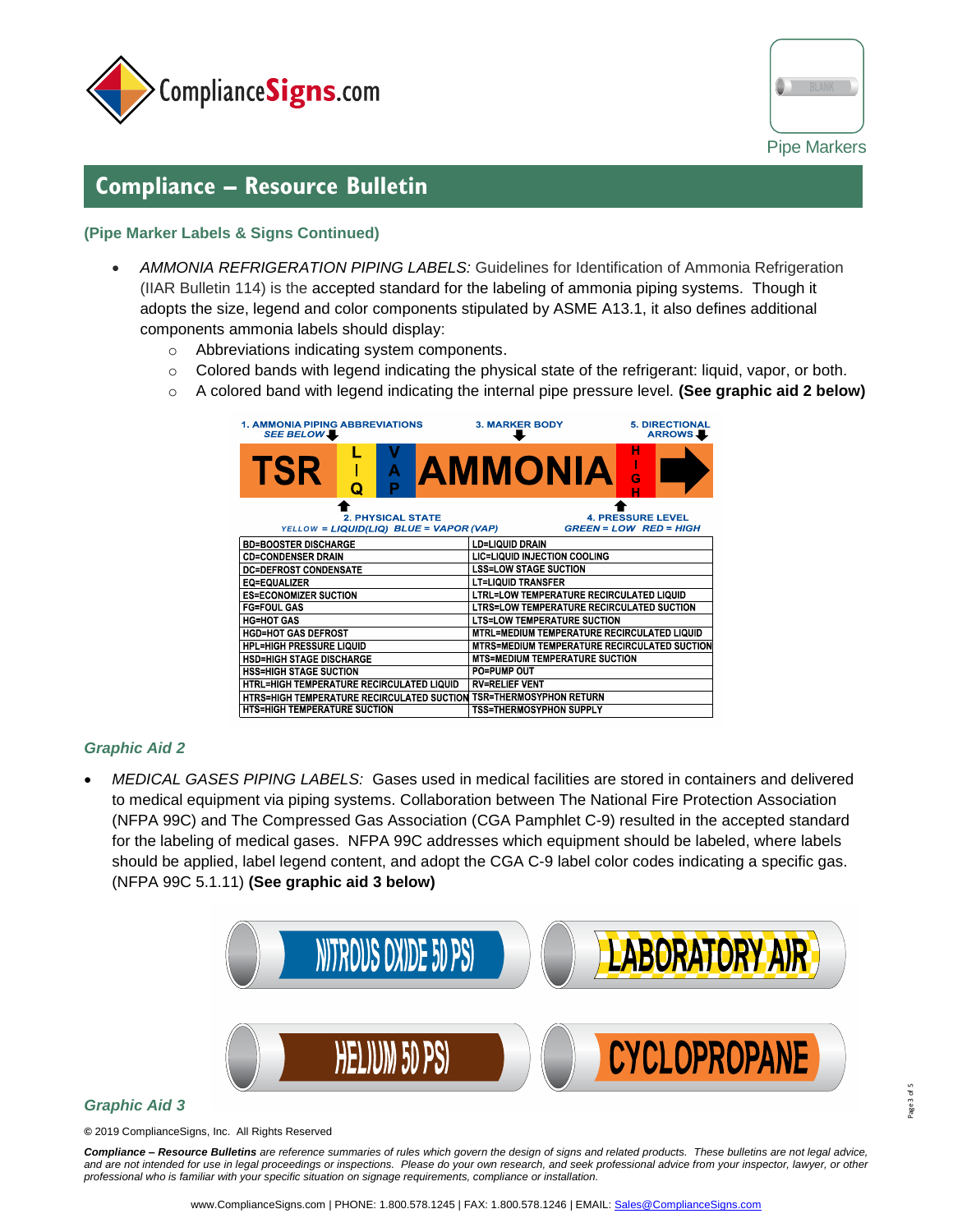

l



## **Compliance – Resource Bulletin**

#### **(Pipe Marker Labels & Signs Continued)**

- *ELECTRICAL PIPING LABELS:* Electrical conduit, breaker panels, and equipment all pose the risk of electric shock or electrocution if handled incorrectly by workers. Conduit, and the devices they feed, should be labeled to provide important hazard information about their contents. These labels are formatted using the ANSI Z535.1 and OSHA safety orange color denoting a "warning" hazard level. Common legend information provided on conduit labels is:
	- $\circ$  Voltage (V)  $\circ$  Current level (AMP)  $\circ$  Current type (AC or DC)
	- o Phase (single or three) o Main Disconnect o Contents (telephone, power, fiber optic, etc.)
- *HVAC DUCT LABELS:* HVAC is an acronym for heating, ventilating and air conditioning systems. The movement of air in facility HVAC systems occurs in galvanized metal or flexible plastic ducts. The labeling of ducts assists workers differentiate between different air systems. The accepted standard for duct labeling is based on the ASME A13.1 labeling system. The label consists of a legend describing the contents of the duct, a directional arrow indicating air flow, and a color coded background indicating physical properties of the air. The three colors used are: Green (cold air supply & exhaust); Yellow (warm air supply & exhaust); Blue (mixed air supply & exhaust). Some of the air types indicated in the legend are:
	- o Intake Air o Supply Air o Relief Air o Exhaust Air o Return Air o Outside Air
- *UNDERGROUND UTILITY, PIPELINE, & CABLE LABELS:* Piping systems are widely used for the underground transport of petroleum products, natural gas, electrical and communication cabling, and municipal water and sewer utilities. Because these systems travel underground, they present the challenge of identifying their location both from the standpoint of system maintenance and accident prevention during excavation.

The Pipeline & Hazardous Materials Safety Administration (PHMSA) is an agency of The Department of Transportation (DOT) responsible for pipeline safety standards. Other entities such as The American Gas Association and American Public Works Association are also contributors to standards for underground location involving systems in their industries. Consequently, the variety of hazardous materials transported underground results in a number of identification standards.

The location and labeling of underground piping systems before excavation at construction sites is the responsibility of the contractor in charge but is performed by either the owner of the pipeline, the local municipality, or a locating service dispatched to the site by calling the national "Call Before You Dig" phone number, 811. The types of piping system utilities requiring location are:

**<sup>©</sup>** 2019 ComplianceSigns, Inc. All Rights Reserved

*Compliance – Resource Bulletins are reference summaries of rules which govern the design of signs and related products. These bulletins are not legal advice, and are not intended for use in legal proceedings or inspections. Please do your own research, and seek professional advice from your inspector, lawyer, or other professional who is familiar with your specific situation on signage requirements, compliance or installation.*